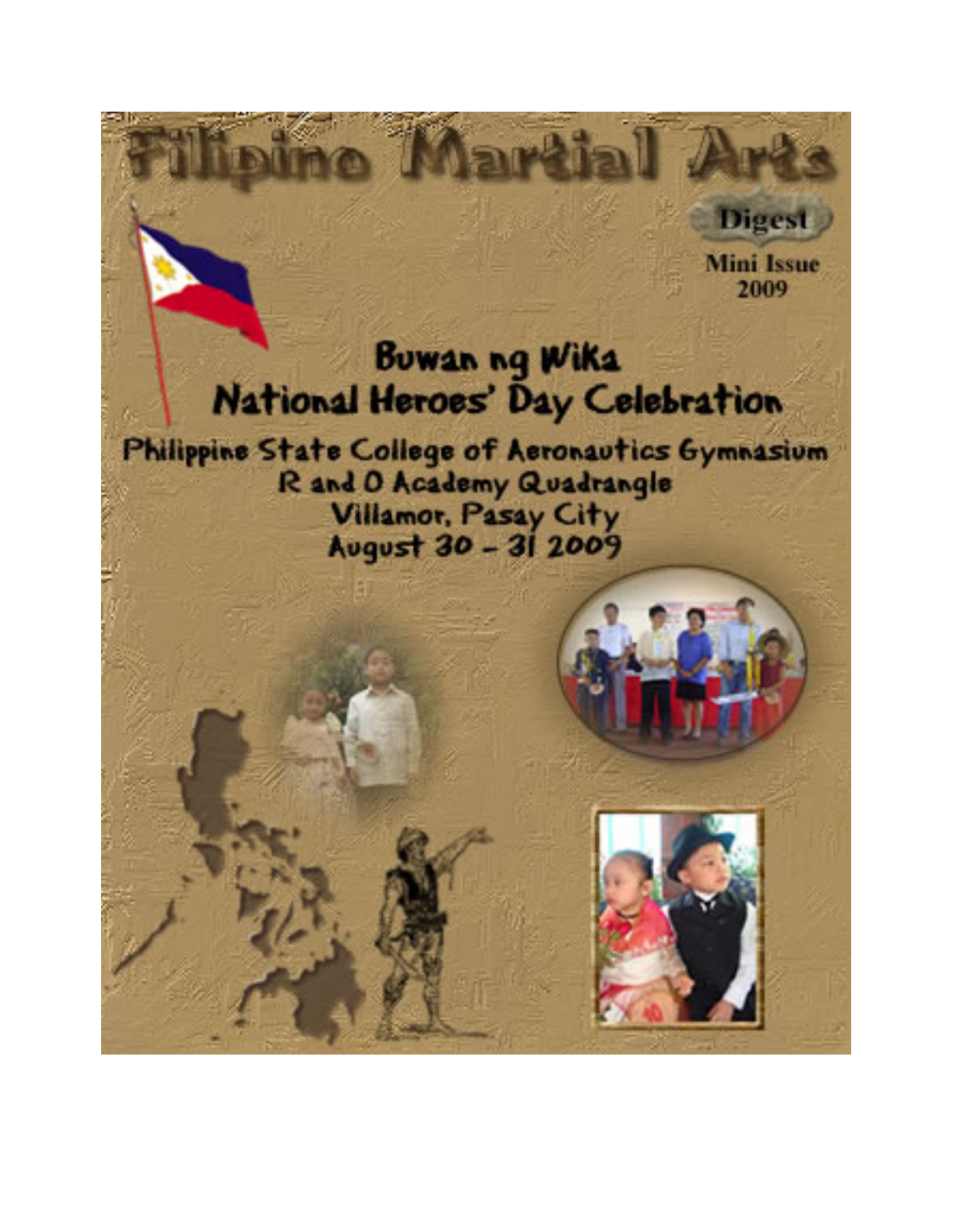#### **Publisher**  Steven K. Dowd

#### **Contributing Writers**  MAMFMA

**Contents [From the Publishers Desk](#page-2-0)  [What is Buwan ng Wika](#page-3-0)**? **[Buwan ng Wika Culminating Day and National Heroes Day](#page-3-0)  [Results of the Competition](#page-8-0)** 

Filipino Martial Arts Digest is published and distributed by: FMAdigest 1297 Eider Circle Fallon, Nevada 89406 Visit us on the World Wide Web: **[www.fmadigest.com](http://www.fmadigest.com/)**

The FMAdigest is published quarterly. Each issue features practitioners of martial arts and other internal arts of the Philippines. Other features include historical, theoretical and technical articles; reflections, Filipino martial arts, healing arts and other related subjects.

The ideas and opinions expressed in this digest are those of the authors or instructors being interviewed and are not necessarily the views of the publisher or editor.

We solicit comments and/or suggestions. Articles are also welcome.

The authors and publisher of this digest are not responsible for any injury, which may result from following the instructions contained in the digest. Before embarking on any of the physical activates described in the digest, the reader should consult his or her physician for advice regarding their individual suitability for performing such activity.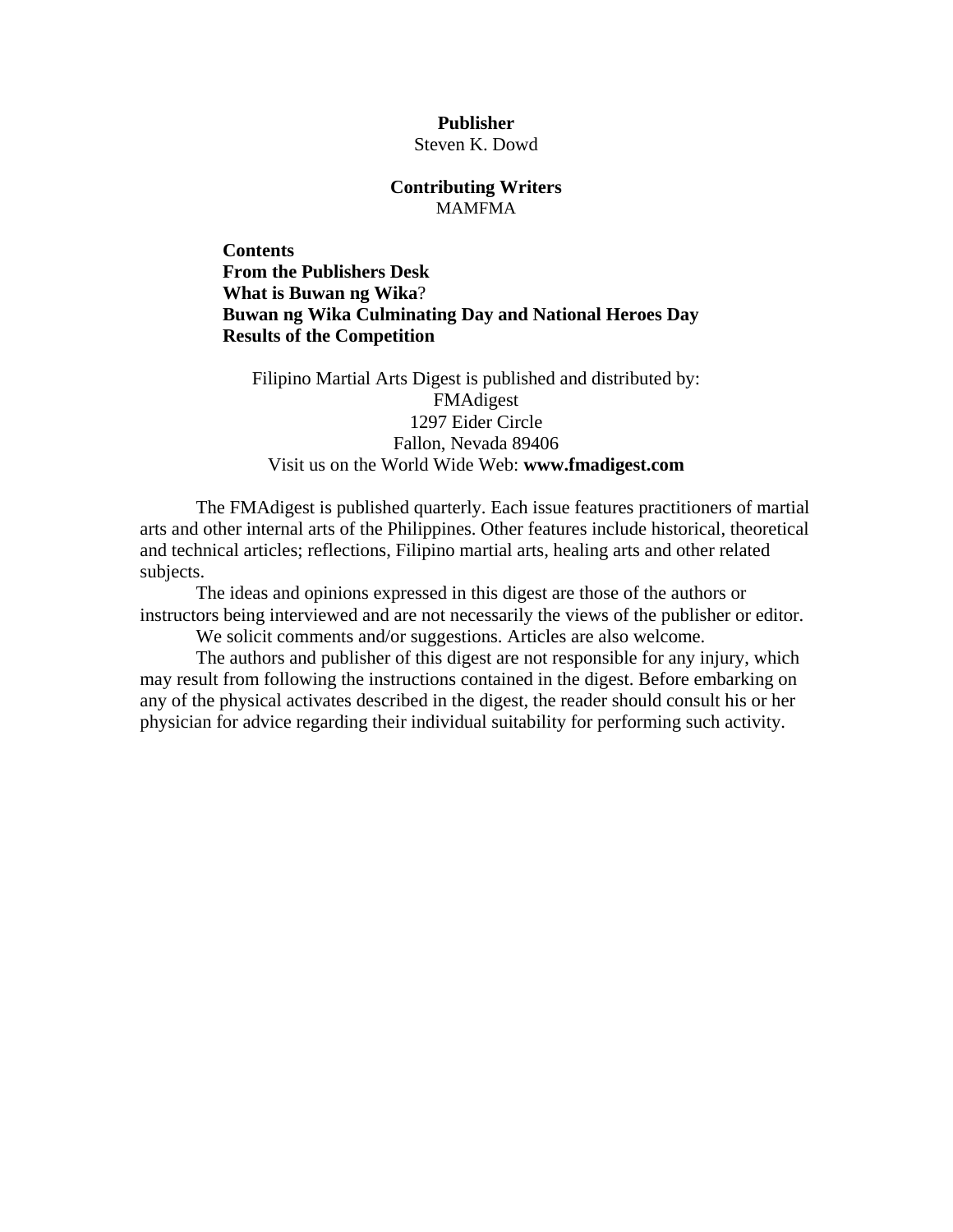# <span id="page-2-0"></span>**From the Publishers Desk**

## **Kumusta**

MAMFMA (Modern Arnis Mano-Mano Filipino Martial Arts) which is one of the FMAdigest Organizations of the year for 2009 was chosen for its interactions with schools, communities and the less fortunate in the promotion of the Filipino martial arts.

This is just one of the reasons, always working with the youth and building the young practitioners for the future.

LInggo ng Wika held with various activities, like coming to school in native costumes, staging plays in Tagalog/Filipino, or conducting classes entirely in Tagalog/Filipino is a mark of retaining the heritage of the country and ensuring that the youth continue to learn and remember their countries history.

One must remember that what a parent, a society, and a country teaches to the youth is what the future will bring. The youth must always be aware and informed of their past, and the present to develop the future.

## **Maraming Salamat Po**

To learn more about the MAMFMA and what Punong Lakan Garitony Nicolas Founder of MAMFMA and the Organization is about and what they have accomplished download:



**[Download](http://www.fmadigest.com/Issues/special-editions/2008/Special-Edition_MAMFMA.pdf) [Download](http://www.fmadigest.com/Issues/special-issues/2009/Special-Issue_MAMFMA_14th-Anniversary.pdf)** 

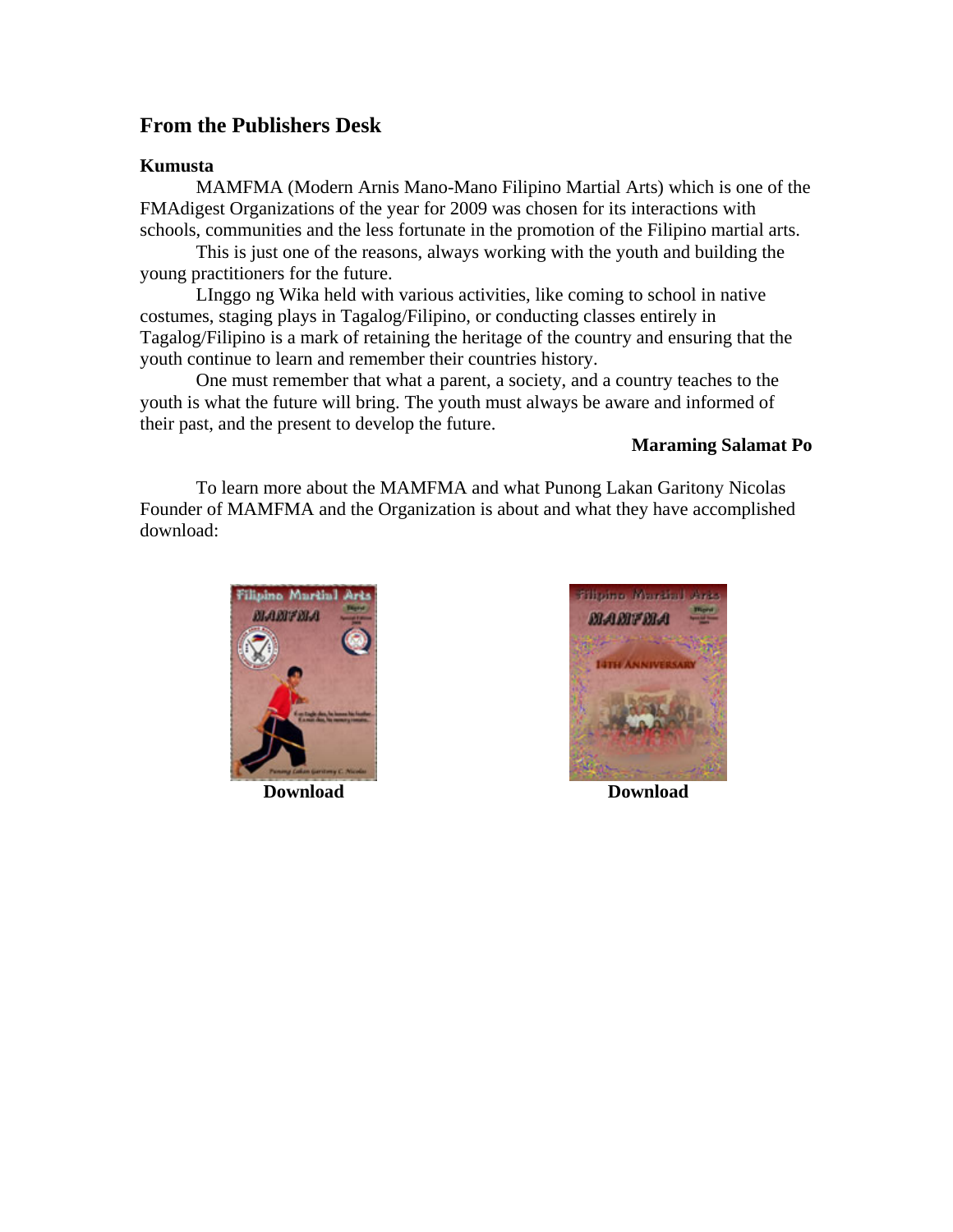#### <span id="page-3-0"></span>**What is Buwan ng Wika or the definition of Buwan ng Wika**?

It used to be just called Linggo ng Wika (week of the (Philippine) language), and it fell on the week around August 19, the birthday of Manuel L. Quezon, the president of the Philippine Commonwealth republic who pushed for the institutionalization of Tagalog as the country's national language. At that time most educated people regarded English fluency as the mark of refinement and sophistication, and schooling and affairs of government were conducted in English, while anyone who spoke only Philippine languages were regarded as country bumpkins. Thus Linggo ng Wika was held to promote the use of the national language (which, in deference to other major linguistic groups, specifically the Cebuanos, was renamed "Filipino," although many linguists refuse to accept this term).

In school, LInggo ng Wika would be held with various activities, like coming to school in native costumes, staging plays in Tagalog/Filipino, or conducting classes entirely in Tagalog/Filipino. President Ramos expanded it from a week into a month (August), although today there's really no more need to promote its use, as it is English fluency that is on the decline among Filipinos.





**Buwan ng Wika**  National Heroes' Day Celebration Philippine State College of Aeronautics Gymnasium R and O Academy Quadrangle Villamor, Pasay City August 30 - 31 2009



The R and O Academy in cooperation with the Modern Arnis Mano-Mano Filipino Martial Arts celebrated the Buwan ng Wika Culminating Day and National Heroes Day this last August 30 - 31, 2009 which was held at the Philippine State College of Aeronautics (PHILSCA) Gym. The activities were headed by Mrs. Susana Contillo School Directress of the R and O Academy and Punong Lakan Garitony Nicolas Founder of MAMFMA.

**The theme for the Buwan ng Wika**: Wikang Filipino Mula Baler Hanngang Buong Pilipinas.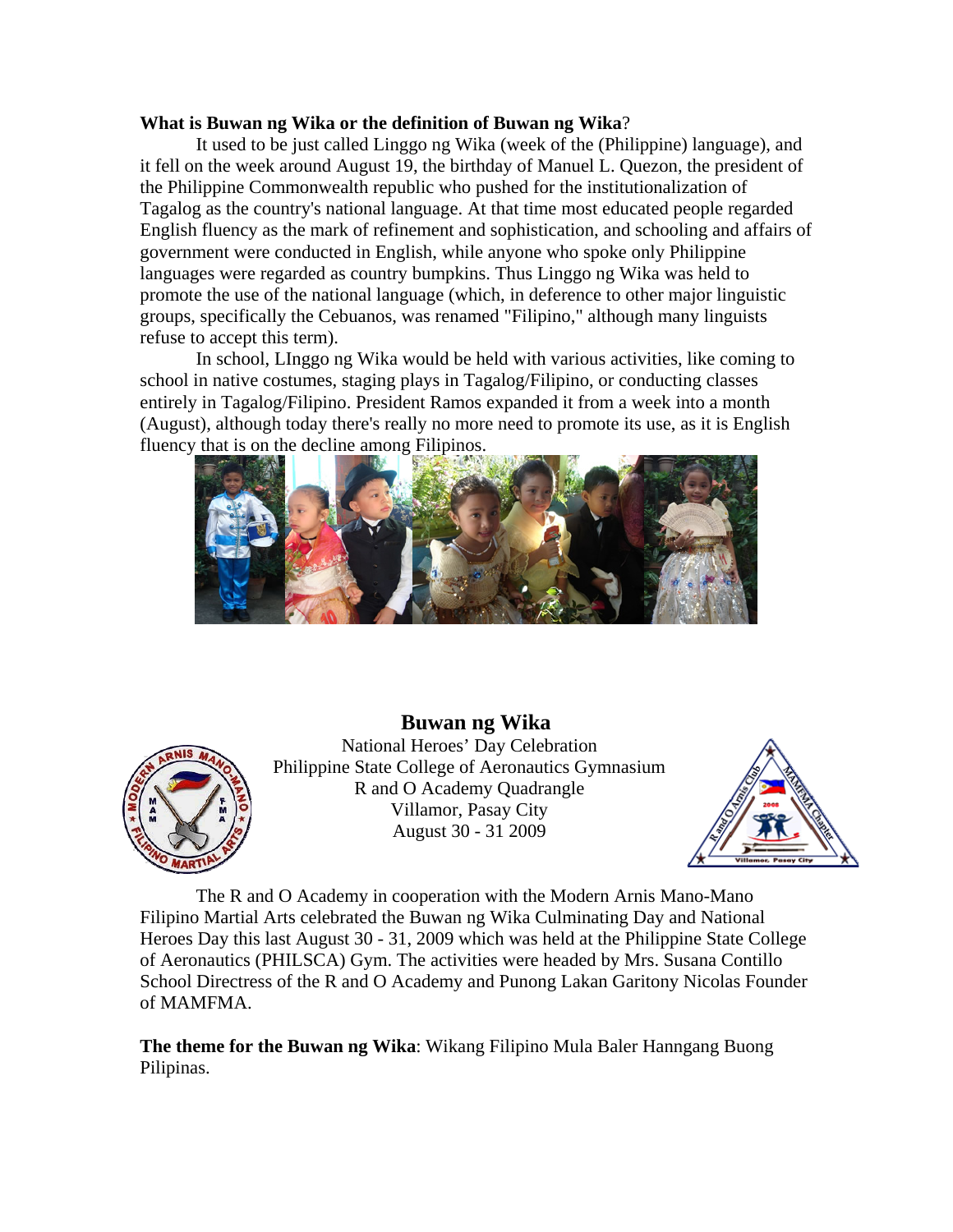There were 19 floats and 23 pairs of Lakambini and Lakandula wearing their national heroes Costume. There was a free judging for the Best Muse and Best Escort at the R and O Quadrangle. **The judges were**: Ms. Sally Moore from the British School of Manila, Grandmaster Rene Tongson and Dayang Peachie Saguin. For the best national costume **the judges were**: Lakan Jayme Francisco, Ms. Filipina Paz, Lakan Sunshine Facto and Grandmaster Restie Obispo. The Program director was Mr. Romeo Solatorio.



Best Muse and Best Escort



The program was started by the parade; it was started at the R and O Academy Quadrangle. The Route of the parade was to 4th St, 17th street, 10th St and Manlunas St, then Philsca Gym Entrance of Color by the Boys scouts of the Philippine of R and O Academy, then doxology by the nursery pupil, followed by the Philippine National Anthem.

**Welcoming remarks were given by**: Barangay Chairman Cesar Toledanes. Joanna Camille Ondoy who introduced Hon. Connie Dy as guest of honor and speaker.

Announcements of winner for different contest like: poem writing contest, singing contest, Balagtasan and quiz bee.

The afternoon event was the Arnis Championship which included Anyos and Sports Arnis. The different club s which participated were: Isabela Arnis Club headed by Grandmaster Celso Sandigan, World Empire Martial Arts Command headed by: Grandmaster Restie Obispo, Arnis Kidlat Club represented by: Guro Arnel Hila, Pasay City West High School, R and O Arnis Club, MAMFMA and the IMAF.

## **The event details were as followed:** Balagtasan competition **Headed By**:



Mrs. Susan Contillo - School Directress of R and O Academy Punong Lakan Garitony Nicolas - Founder of Modern Arnis Mano-Mano Filipino Martial Arts Mr. Jonathan Santos - Secretary General Mr. Romeo Solatorio - Project Coordinator Mr. Jay Alvin Abrino - Over-all Chairman Buwan ng Wika

#### **List of Events**:

Paligsahan sa Pagtula, Pag-awit, Balagtasan, Paggawa ng Tula Lakandula at Lakambini ng Taon, Best in National Costume, Best in Floats Most Discipline Group, Most Organized Group Arnis Anyo Competition (Elementary/High school division) Arnis Labanan (Kids/Elementary/ High school division)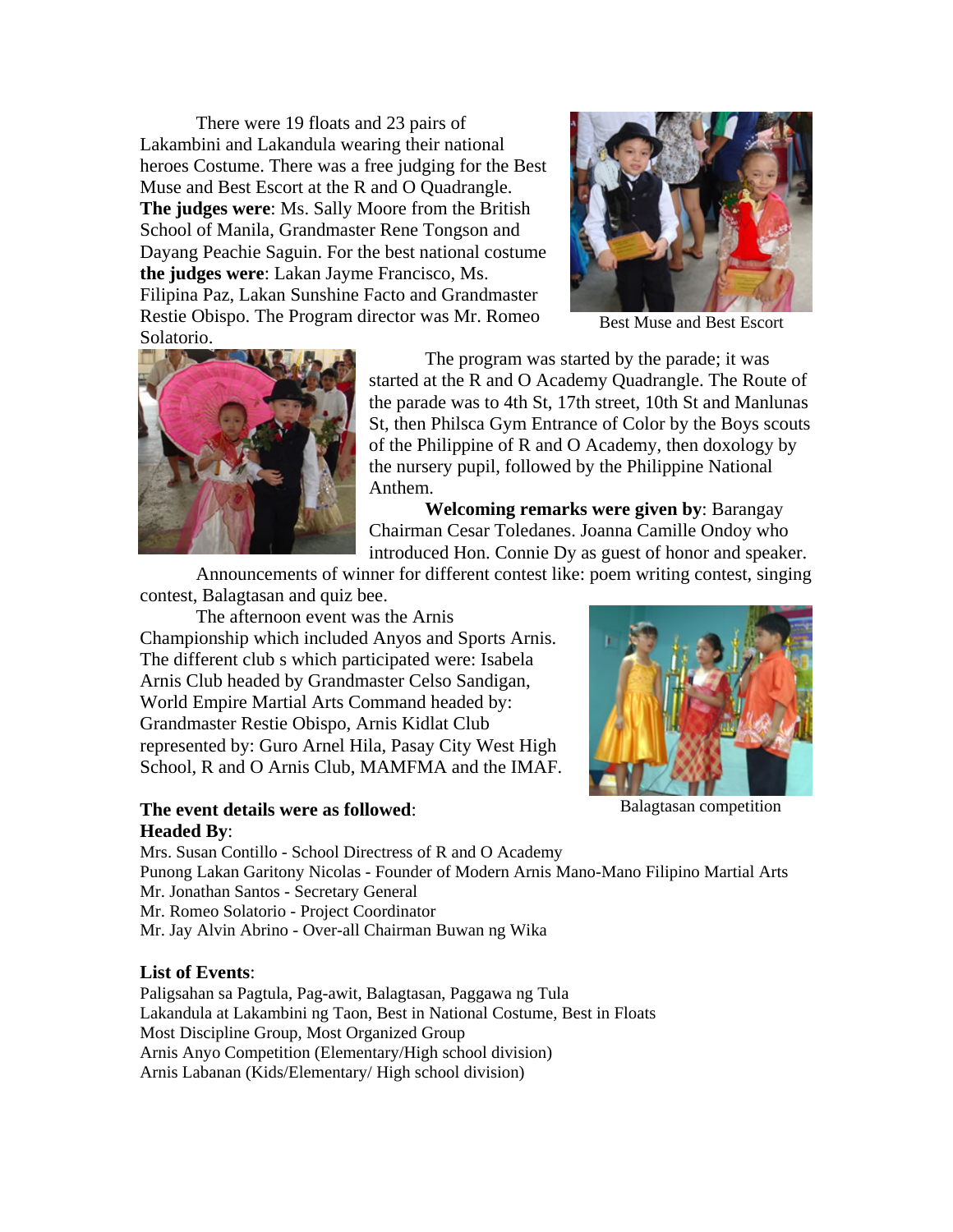### **List of Government Offices/Clubs/Organizations**:

Office of Cong. Jose Roxas, Office of the Pasay City Mayor, Office of the Vice Mayor of Pasay, City Councils of Pasay, Philippine Indigenous Games and Sports Savers Association, Philippine State of College of Aeronautics, Villamor Air Base Elementary School, Isabela Arnis, Kidlat Arnis Club, R and O Academy, Modern Arnis Mano-Mano Filipino Martial Arts, Pasay City West High School, International Modern Arnis Federation, R and O Arnis Club

### **List of Guest/Grandmasters.Masters/Judges**

- 1. Honorable Connie Dy
- 2. Honorable Cesar Toledanes
- 3. Grandmaster Rene Tongson Clasical Arnis International
- 4. Dayang Bella Marie Saguin Philippine National Red Cross and Deputy Commissioner of Community Relations of Boy Scouts of the Philippines
- 5. Atty. Pat Severino
- 6. Sally Moore British School of Manila
- 7. Sensie Arjay Sales Defenders Aikido Karate Club
- 8. Grandmaster Restie Obispo Founder World Empire Mixed Martial Arts Command
- 9. Ginoo Jayme Franciso
- 10. Grandmaster Celso Sandigan Isabela Arnis Club
- 11. Filipina Pines
- 12. Lakan Mario Julian Julian IMAF Philippines
- 13. Guro Arnel Hila Arnis Kidlat Club

#### **List of Participants**:

## **Arnis Sparring High School Division (Boys)**

| Christian L. Reotija   | Isabela Arnis               |
|------------------------|-----------------------------|
| Marvin Navarro         | Isabela Arnis               |
| Gilberto Cantada Jr.   | Isabela Arnis               |
| Clemente C. Edroso Jr. | Isabela Arnis               |
| Albert Darbin          | Isabela Arnis               |
| Sherwin Soriano        | Isabela Arnis               |
| Kennet Sawit           | Isabela Arnis               |
| James Darbin           | Isabela Arnis               |
| <b>Gerald Ambes</b>    | Isabela Arnis               |
| Robert Ramirez         | Isabela Arnis               |
| John Emmanuel Garcia   | Pasay City West High School |
| Peter Jhon Lacana      | Pasay City West High School |
| Ronell C. Catalan      | Pasay City West High School |

#### **Arnis Sparring High School Division (Girls)**

| Pasay City West High School |
|-----------------------------|
| Pasay City West High School |
| Pasay City West High School |
| Pasay City West High School |
| Pasay City West High School |
| Isabela Arnis               |
| Isabela Arnis               |
| Isabela Arnis               |
|                             |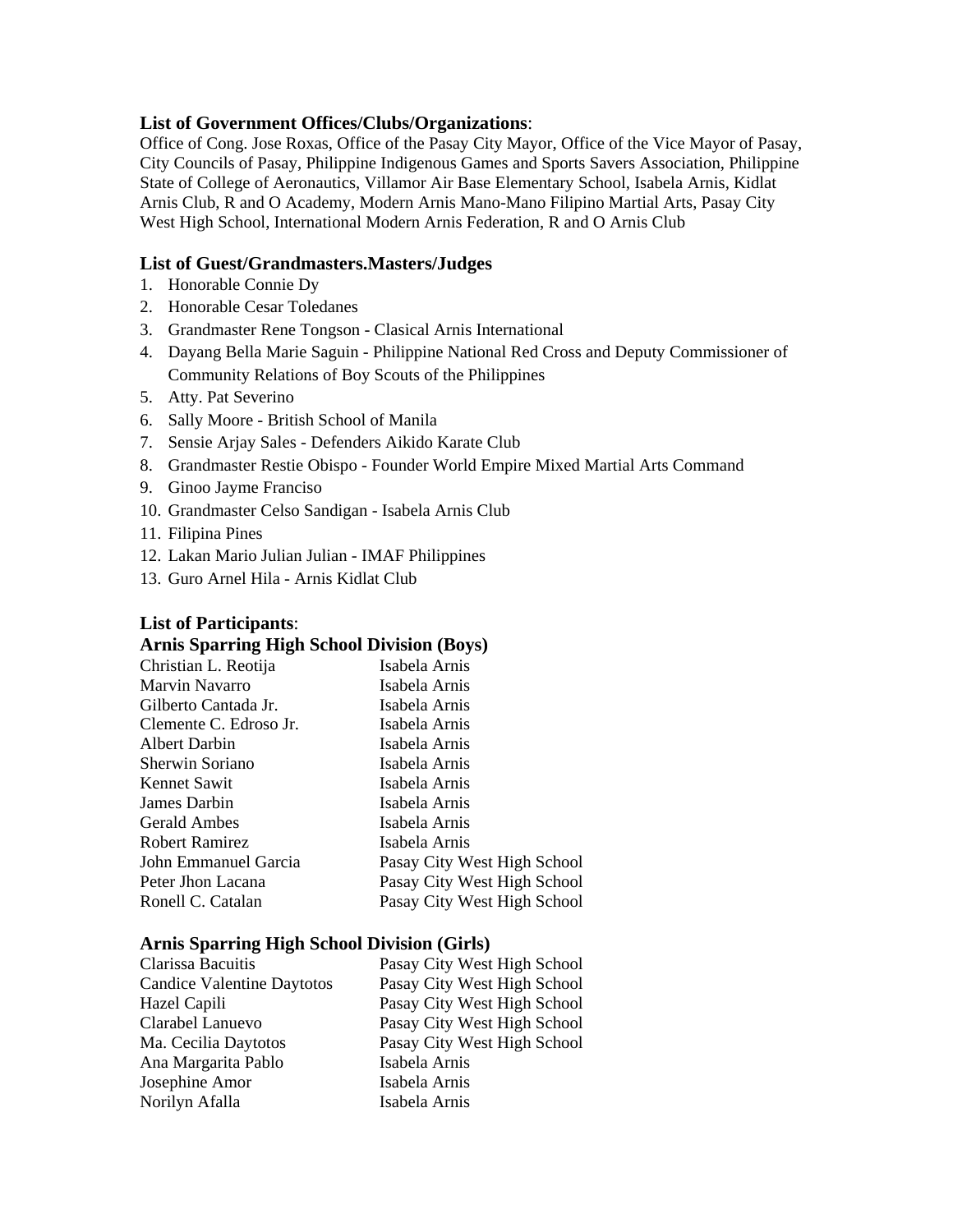| Janine Ramos          | Isabela Arnis |
|-----------------------|---------------|
| Kristine Mae Bautista | Isabela Arnis |
| Kathryn Sauter        | Isabela Arnis |

# **Arnis Sparring Elementary Division (Girls)**

| Ma. Letty Laureta      | R and O Academy   |
|------------------------|-------------------|
| Katrine Joyce Soriano  | R and O Academy   |
| Cielo marie Octavio    | R and O Academy   |
| Irish Jenn Tafalla     | R and O Academy   |
| Eunice Torre           | R and O Academy   |
| Ronalyn Catalan        | Arnis Kidlat Club |
| Kathryn Rose Umadhay   | Isabela Arnis     |
| Patricia May Moratalla | Isabela Arnis     |
| Mary Rose Garduce      | Isabela Arnis     |
| Mary Joy Molina        | Isabela Arnis     |
|                        |                   |

# **Arnis Sparring Kids Division (Boys)**

| Kristopher John Soriano | R and O Academy                     |
|-------------------------|-------------------------------------|
| Wawini B. Dimaculangan  | R and O Academy                     |
| Regi Val Contillo       | R and O Academy                     |
| Jarom Camacho           | R and O Academy                     |
| Miguel Cholo Benavidez  | R and O Academy                     |
| Janssen Daimler Oliva   | Villamor Air Base Elementary School |
| Allen Kim Garcia        | Villamor Air Base Elementary School |
| Marvic Pabatan          | Arnis Kidlat Club                   |
| John Paul Ballete       | Arnis Kidlat Club                   |
| Mark Ulysis del Rio     | Isabela Arnis Club                  |
| Prince Soriano          | Isabela Arnis Club                  |

## **Arnis Sparring Elementary Division (Boys)**

| Vince Alvin dela Cruz     | R and O Academy    |
|---------------------------|--------------------|
| <b>Jhay Paolo Sayson</b>  | R and O Academy    |
| Justin Bautista           | R and O Academy    |
| Nymrod owen Contillo      | R and O Academy    |
| John Patrick Lorica       | R and O Academy    |
| Kenji Theo-ac             | R and O Academy    |
| Marlon Enolva             | <b>IMAF</b>        |
| Alon Severino             | MAMFMA             |
| <b>Miguelito Daytotos</b> | Arnis Kidlat Club  |
| Nike Moriel Corpuz        | Isabela Arnis Club |
| Mark Joiseph Del Rio      | Isabela Arnis Club |
| James Eras                | Isabela Arnis Club |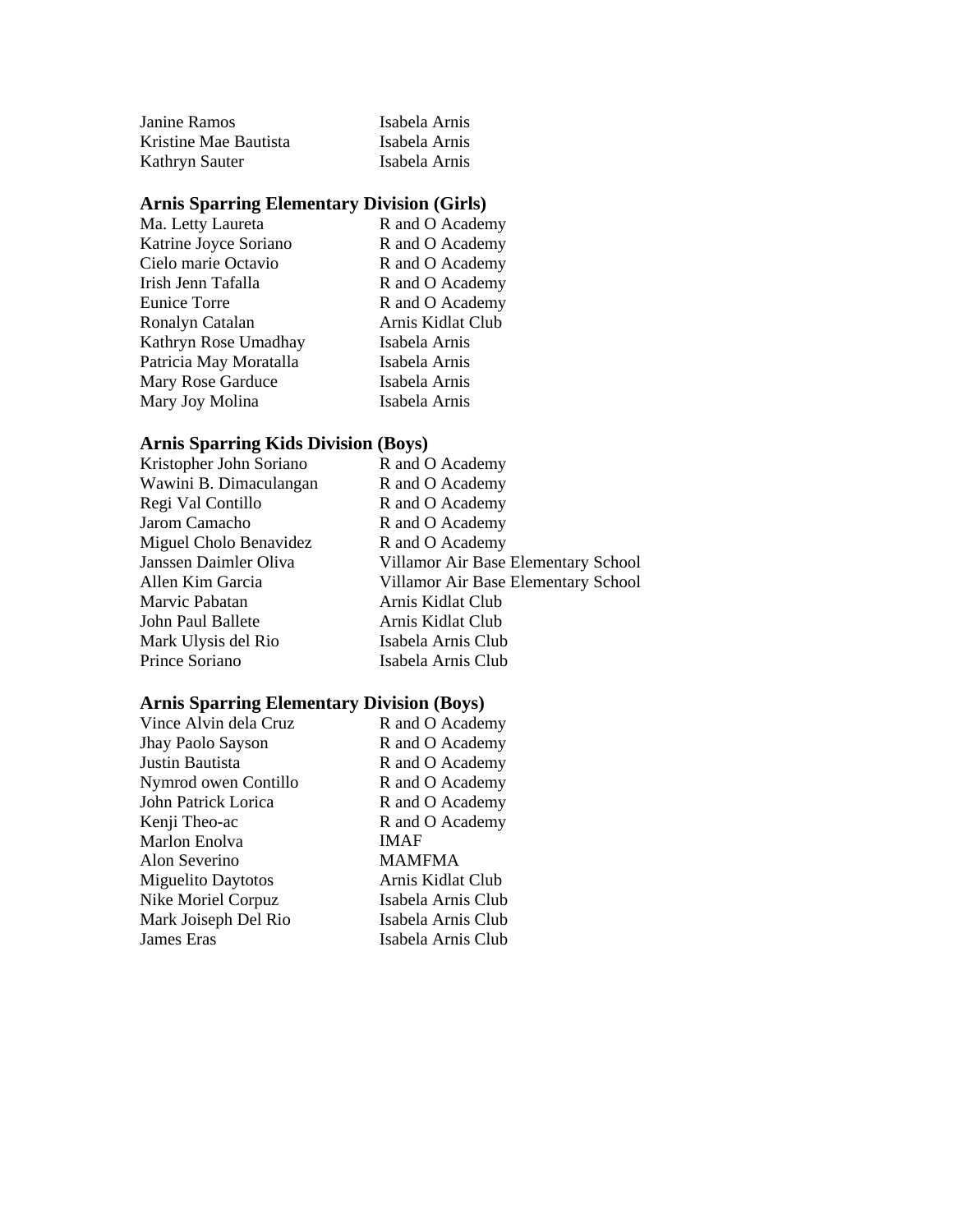

**Isabela Arnis Team** 

**Seating position L-R**: Lakan Junar Vidal, Grandmaster Celso Sandigan of Isabela Arnis, Punong Lakan Garitony Nicolas and Grandmaster Restie Obispo from World Empire Martial Arts Command



Hon. Connie Dy Received the Plaque of Appreciation for being Guest of Speaker and Guest of Honor given by Mrs. Susan Contillo - School Directress of R and O Academy



Brgy. Capt Cesar Toledanes received the Plaque of Appreciation



Grandmaster Restie Obispo of World Empire Martial Arts Command received the Plaque of Recognition



Grandmaster Rene Tongson received the Plaque of Recognition as judge and guest of Honor from the School Directress of R and O Academy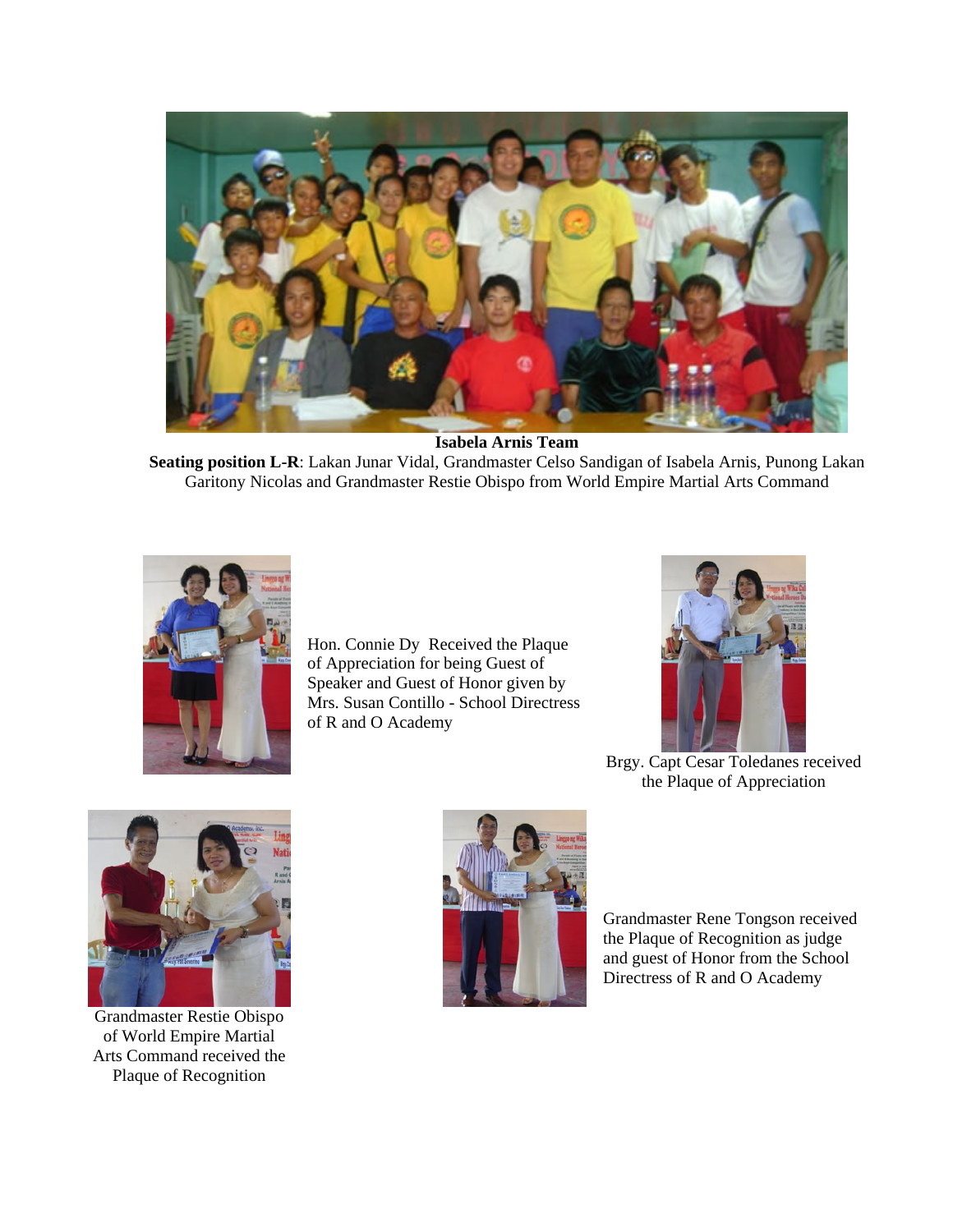<span id="page-8-0"></span>

## **Here are the results of the Competition**:

#### **Grade I**

Melchora Aquino Gabriela Silang Josefa Llanes Escoda 1st Place 2nd Place 3rd Place

**Grade IV - VI**  Gregorio Del Pilar Juan Luna

# **PAGTULA**

### **Grade II - III**

| Apolinario Mabini | 1st Place |
|-------------------|-----------|
| <b>Jose Rizal</b> | 2nd Place |
| Emilio Jacinto    | 3rd Place |

### **1st and 2nd Year**

| Emerald  | 1st Place |
|----------|-----------|
| Emerald  | 2nd Place |
| Sapphire | 3rd Place |

# **BALAGTASAN**

**PAGGAWA NG TULA**

#### **Grade I**

Gabriela Silang Melchora Aquino 1st Place 2nd Place

1st Place 2nd Place

#### **Grade II - III**  Andres Bonifacio

Jose Rizal Apolinario Mabini 1st Place

2nd Place 3rd Place

# **1st and 2nd Year**

Emerald

**Grade IV - VI**  Juan Luna

Emilio Aguinaldo

1st Place 2nd Place

### Sapphire

1st Place 2nd Place

#### **Grade I**

Angela Lei Sejalbo Christopher Ray Cruz Eunice Perez

#### 1st Place 2nd Place 3rd Place

**Grade II - III**  Princess Bautista Marc Khent Julian

1st Place 2nd Place

## **Grade IV - VI**

Katrine Joyce Soriano Francaise Nichole Hernandez Danlou Estrada

1st Place 2nd Place 3rd Place

**1st and 2nd Year**  Rexie Pañafiel Jan Paulo Tan

#### 1st Place 2nd Place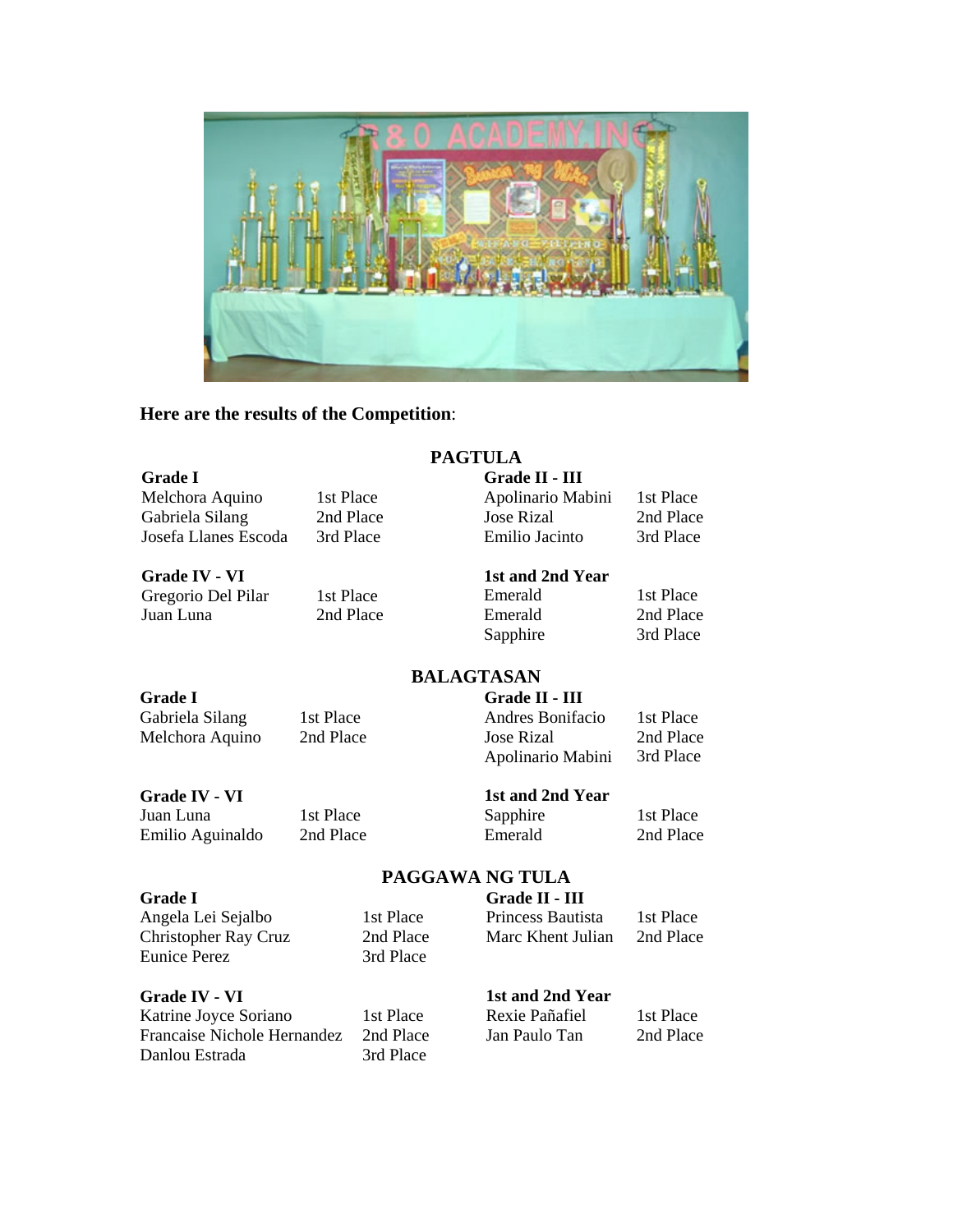#### **Arnis Anyo Competition (Elementary Boys)**

Champion: Alon Robert Severino - MAMFMA 1st Place: Vince Alvin Dela Cruz - R and O Academy 2nd Place: Joseph Del Rio - Isabela Arnis Club 3rd Place: Regi Val Contillo - R and O Academy

## **Arnis Anyo Competition (Elementary Girls)**

Champion: Vharlyn Hila - Kidlat Arnis Club 1st Place: Ma. Letty Laureta - R and O Academy 2nd Place: Mary Jhoy Molina - Isabela arnis Club 3rd Place: Katrine Joyce Soriano - R and O Academy

### **Arnis Anyo Competition (High School Boys)**

Champion: Christian Reotita - Isabela Arnis Club 1st Place: Sherwin Soriano - Isabela Arnis Club 2nd Place: Keneth Sawit - Isabela Arnis Club

## **Arnis Anyo Competition (High School Girls)**

Champion: Saytotos Cecilia 1st Place: Josephine Amor 2nd Place: Daytotos Candice

### **Arnis Labanan (Kids Division)**

Champion: Nick Corpus 1st Place: Daytotos Miguel 2nd Place: Vince dela Cruz

## **Arnis Labanan (Boys Division)**

Champion: Marvic Pabatan 1st Place: Jayfred Ocampo 2nd Place: Mark Ulysis

### **Arnis Labanan (Elementary Girls Division)**

Champion: Ronalyn Catalan 1st Place: Ma. Letty Laureta 2nd Place: Mary Rose Garduce

# **Arnis Labanan (High School Boys Division)**

Champion: Darbin james 1st Place: Jeremy Monteribo 2nd Place: John Garcia

**Arnis Labanan (High School Girls Division)**  Champion: Daytotos Candice 1st Place: Katryn Sauler 2nd Place: Hazel Capili



Arnis Sparring Champion for Elementary Boys Division



Jayfred Ocampo of R and O Ocampo 1st place for Arnis Sparring Elementary Boys Division awarded by Dayang Rhiverli Quine and Guro Arjay Sales



Ma. Letty Laureta of R and O Academy 2nd Place for Arnis Sparring Division for Elementary Girls Division and 1st Place Anyo Competition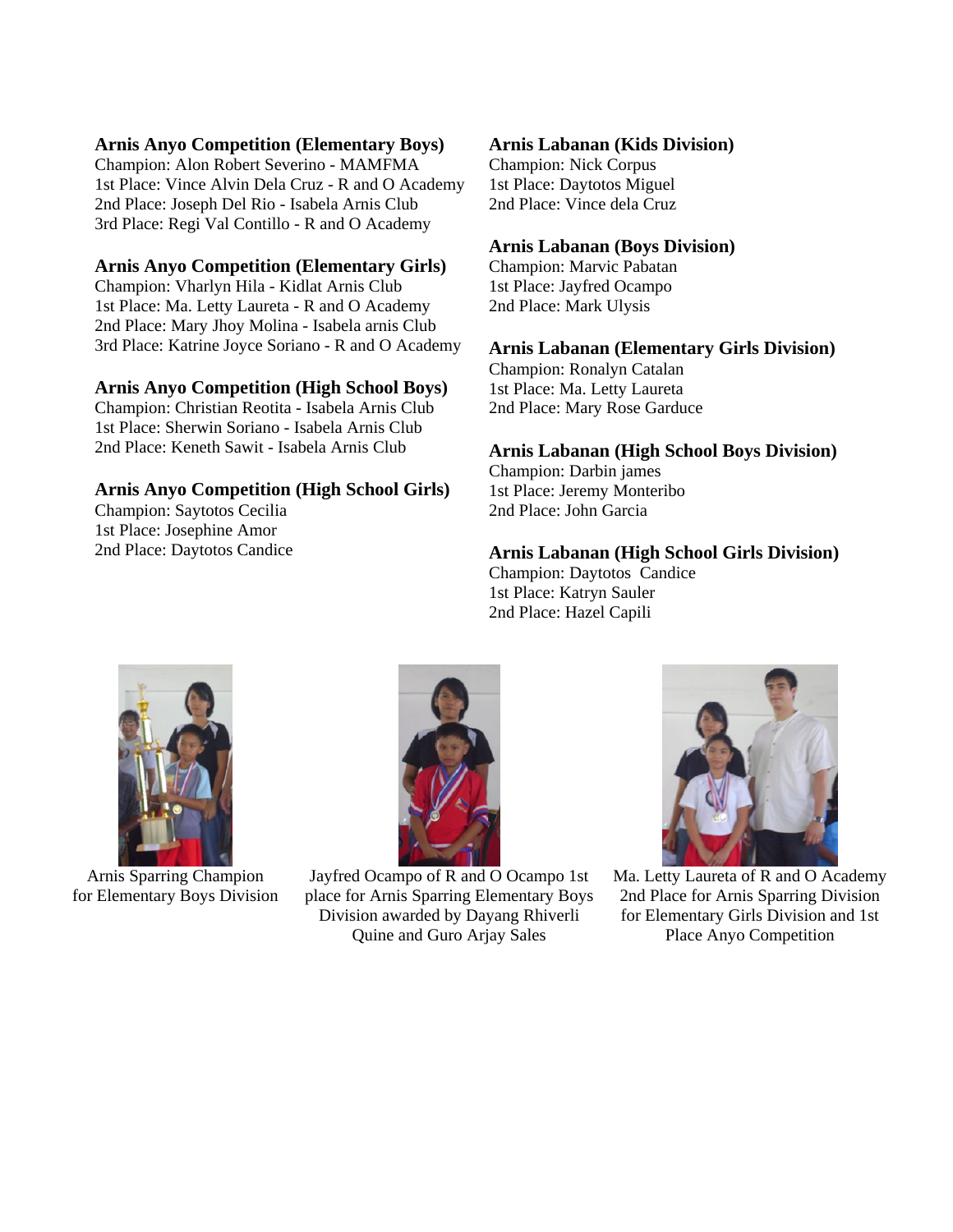

Arnis Sparing Champion for the High School Boys Division



Champion in Anyo competition Elementary Boys Division



High School Boys Division Arnis Sparring Champion from Isabela Arnis Club



Anyo Competition awarded by Grandmaster Restie Obispo





**Best Muse Pre-School Level**  Best Muse: Lady Mary Felizziety Daguay 1st Place: Ma. Carmela Racho 2nd Place: Nicole Bumagat

**Best Escort Pre-School Level**  Best Escort: Jason Rom Lacida II 1st Place: Sean Christopher Longboy 2nd Place: Alexander Blue Balangon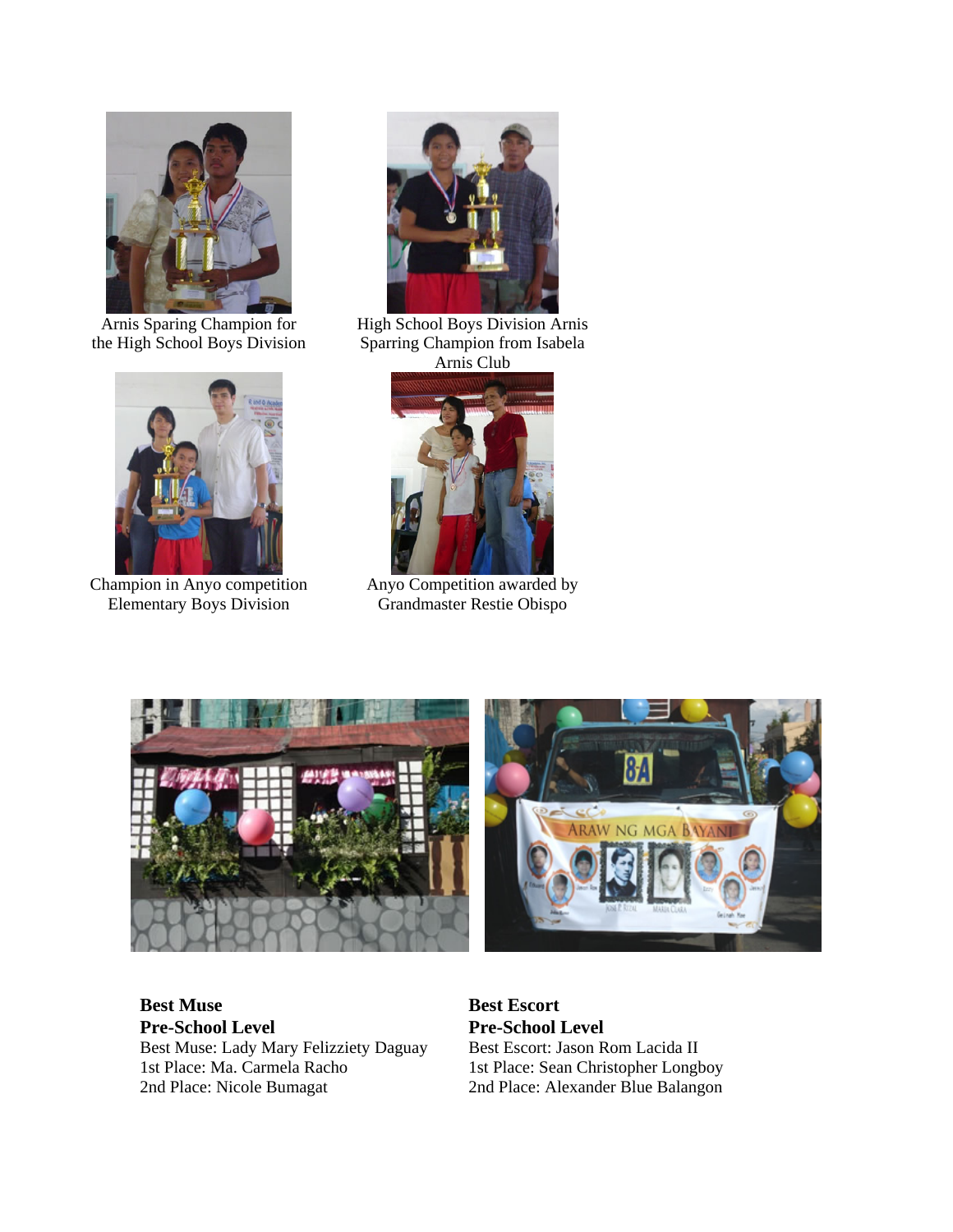**Elementary/ High School** Best Muse: Katrine Joyce Soriano 1st Place: Diana Illustre 2nd Place: Janna Marie Makalintal

## **Best Costume Boys Pre-School Level Boys**

Best Costume: Alexander Blue Balangon 1st Place: Sean Christopher Longboy 2nd Place: Richmont Landicho

#### **Elementary/ High School Boys**

Best Costume: Manuel Antonio Colo 1st Place: Jude Ceasar Simbi 2nd Place: Harvey Embudo

#### **Best Floats Pre-School Level**

Best Float: Float #8A Prep 1st Place: Float # 1 Nursery 2nd Place: Float # 7 Kinder

**Organized Groups**  Preparatory under T.Jiji / T. Mylene

**Best Costume for Teachers**  Teacher Ferliza T. Reyes

## **Elementary/ High School**

Best Escort: Christopher Ray Cruz 1st Place: Jude Ceasar Simbi 2nd Place: Christian Felicitas

### **Best Costume Girls Pre-School Level (Girls)**

Best Costume: Lady Mary Felizziety Daguay 1st Place: Maria Carmela Racho 2nd Place: Nicole Bumagatl

### **Elementary/ High School (Girls)**

Best Costume: Janna Marie Makalintal 1st Place: Katrine Joyce Soriano 2nd Place: Diana Blanca Illustre

#### **Best Floats Graders/High School**

Best Float: Float #11 - Grade 1 Josefa Escoda 1st Place: Float # 12 - Grade 1 Marcela Agoncillo 2nd Place: Float # 17 - Grade 6

#### **Disciplines Groups**  Kinder under T. Liza

## **Ms. Congeniality for Teachers**  Ms. Mylene A. Paris



Atty. Pat Severino, Dayang Peachie Saguin and Hon Connie Dy waiting for the announcement of Best in National Costumes for the Elementary Girls Division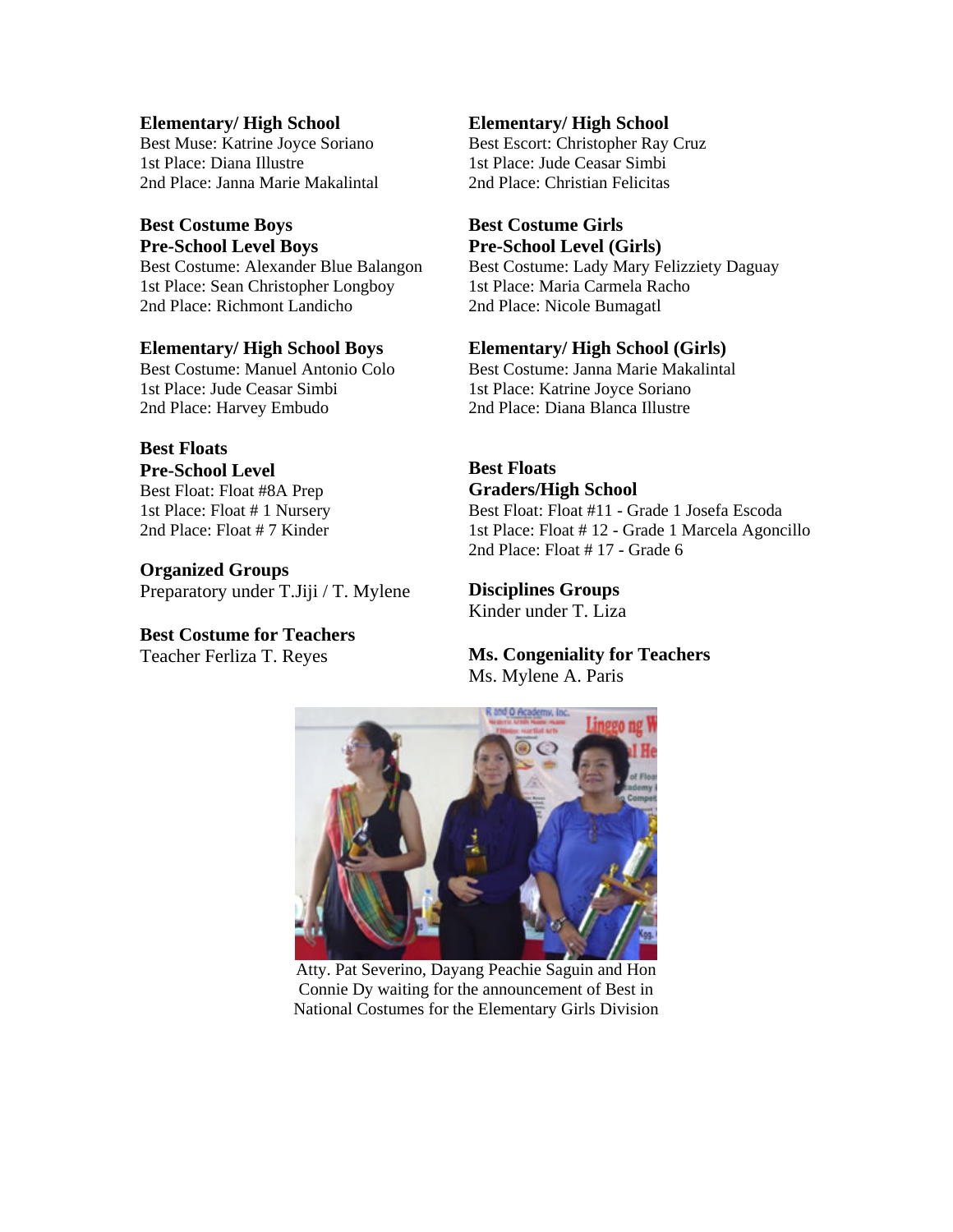

Best Muse and Best Costume Best Escort



Best in National costume for 2nd place for Best Float Best Float E lementary Boys Division Best in National costume for





Pr e-school Division





**Modern Arnis Mano-Mano Filipino Martial Arts** *Punong Lakan Tony Nicolas* Main Headquarters Unit 204 CK Sy Diamond Building 156 Libertad St. Pasay City (632) 480-8618 **[Email](mailto:filipinomartialarts@yahoo.com) [Website](http://www.kasama-stickfighter.org/)  [Website](http://mamfma.zoomshare.com/)  [Website](http://modernsinawali.zoomshare.com/)  [Website](http://wikimartialarts.org/main/index.php/Arnis)  [Website](http://wikimartialarts.org/main/index.php/Modern_Sinawali)  [Website](http://wikimartialarts.org/main/index.php/Sistemang_Pang-Oran)**



**R and O Academy** 3rd and 4th Streets Villamor Airbase Pasay City 383-5990 (0915) 423-2964